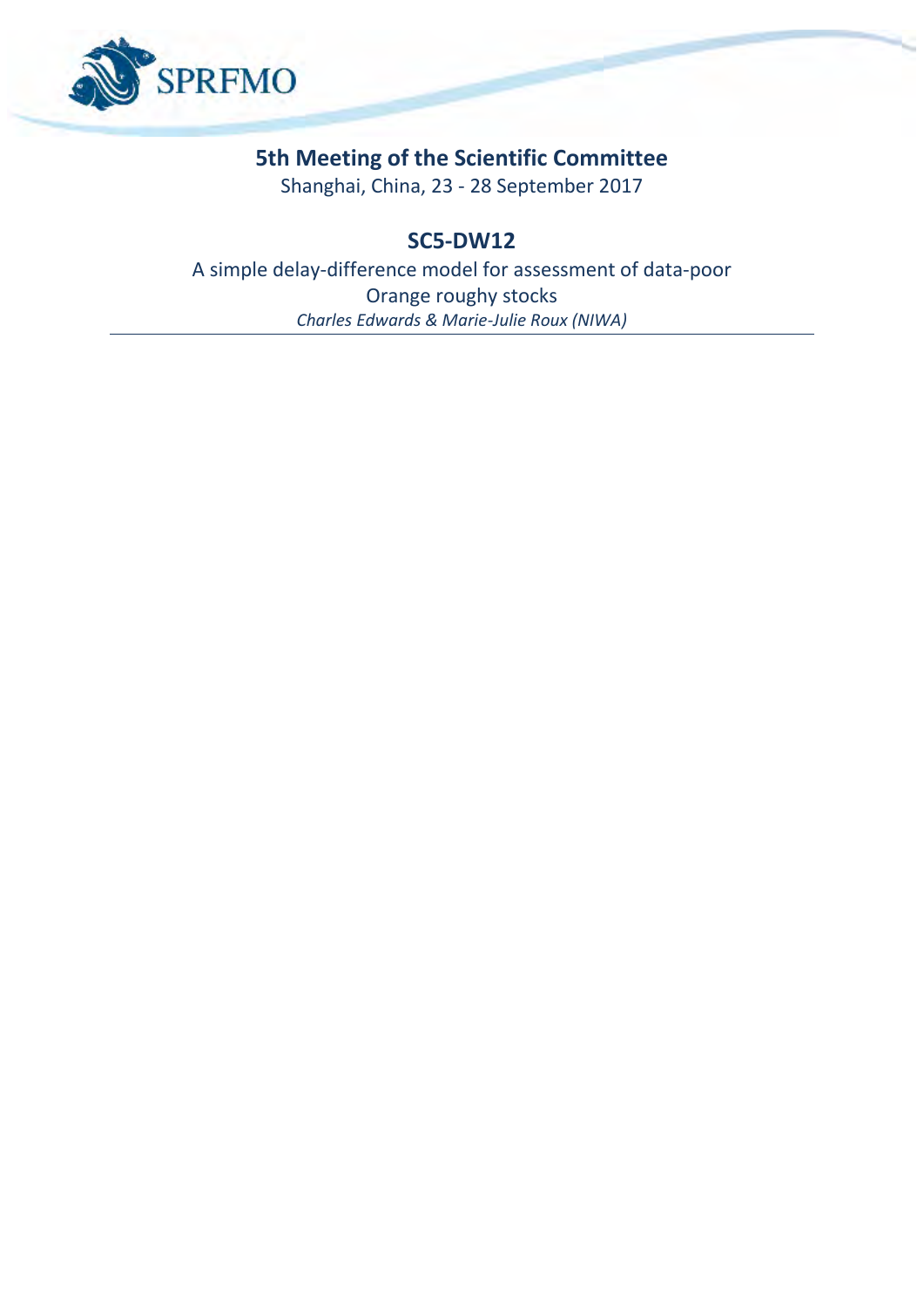**FORM 5**

**Ministry for Primary Industries** Manatū Ahu Matua



# **Final Research Report**

| Title of report:               | A simple delay-difference model for assessment of<br>data-poor orange roughy stocks |  |
|--------------------------------|-------------------------------------------------------------------------------------|--|
| <b>Authors:</b>                | Edwards, C. T. T. and Roux, M.-J.                                                   |  |
| Date:                          | August 2017                                                                         |  |
| <b>Research Provider:</b>      | National Institute of Water and Atmospheric Research                                |  |
| <b>Project Code:</b>           | <b>SEA201622</b>                                                                    |  |
| <b>Project Title:</b>          | Analytical support for development of a new SPRFMO<br>bottom fishing measure        |  |
| <b>Principal Investigator:</b> | Rowden, A.                                                                          |  |
| <b>Project Start Date:</b>     | 1st February 2017                                                                   |  |
| <b>Project End Date:</b>       | 1st August 2017                                                                     |  |

### **EXECUTIVE SUMMARY**

Simple Bayesian biomass dynamics models can provide reliable estimates of stock depletion and maximum sustainable yield to inform management of data-limited orange roughy fisheries on the high seas. In orange roughy, recruitment to the spawning stock is lagged 30-40 years relative to current biomass. In this paper, a simple delay difference model that separates recruitment from other dynamics is developed and applied to assess whether the inclusion of a recruitment lag presently affects status evaluation for orange roughy stocks within the SPRFMO Convention Area. The results indicated consistency in stock status estimates between a standard surplus production model and a delay-difference model implemented with and without a 38-year lag on recruitment. This confirms the consistency of a cohort aggregated modelling approach and the reliability of biomass dynamic models for stock assessments of orange roughy fisheries within SPRFMO, where reliable and representative age data and fisheries-independent indices of abundance are not yet available.

### **OBJECTIVES**

This is the Final Research Report for project SEA201622, and constitutes partial fullfilment of the following project deliverables as detailed in the proposal:

#### **Overall Objective**

1. To provide scientific services to support MPIs contribution to developing and implementing management measures for the South Pacific Regional Fisheries Management Organisation (SPRFMO)

#### **Specific Objective**

1. To finalise spatially disaggregated CPUE models and stock assessment models for all orange roughy management units in the western SPRFMO Area with sufficient data.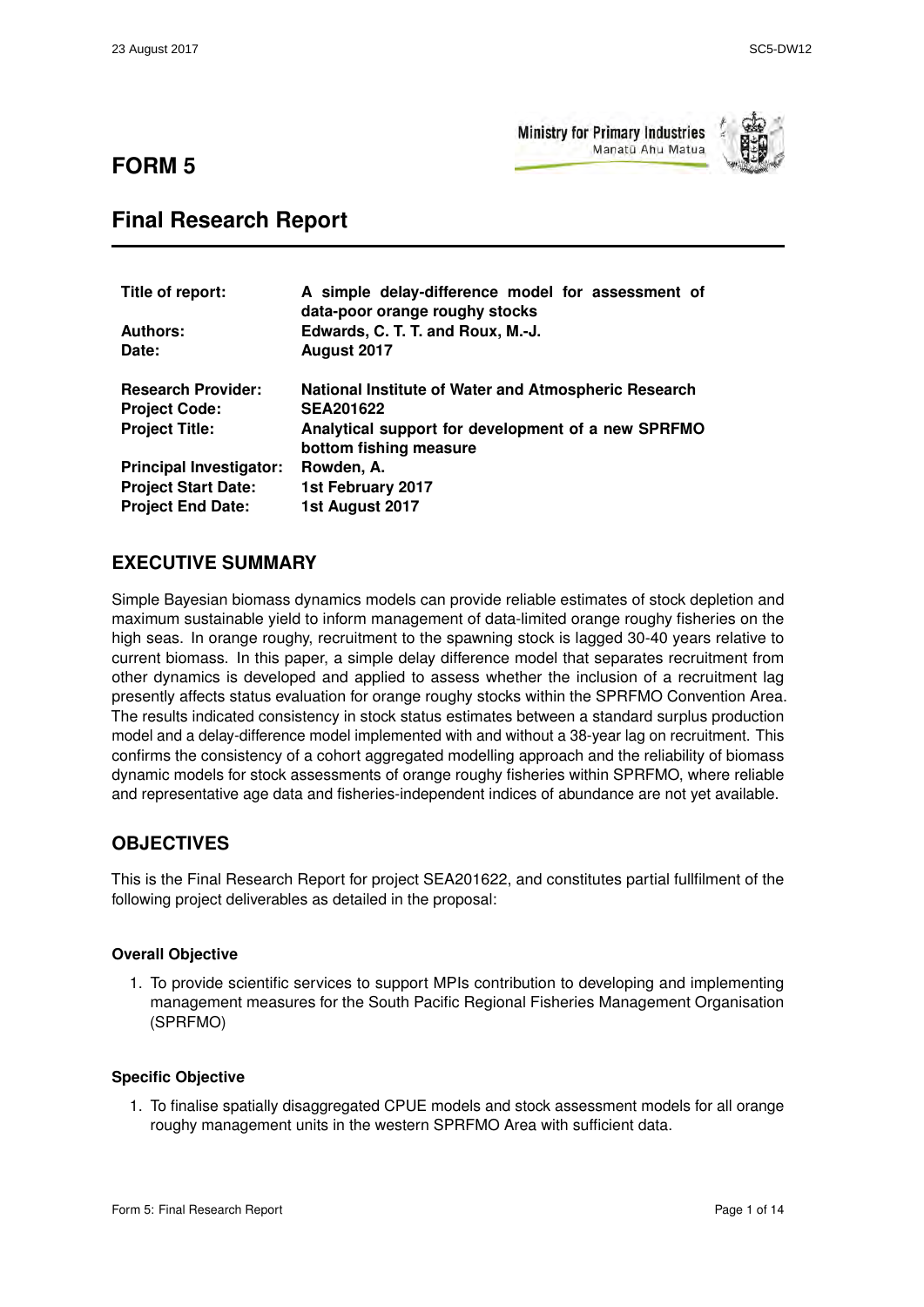## **1. Introduction**

The assessment of orange roughy *Hoplostethus atlanticus* stocks on the high seas is complicated by data availability and stock structure uncertainties. Within the South Pacific Regional Fisheries Management Organisation (SPRFMO) Convention Area, there are currently no reliable age data and fisheries-independent (i.e., trawl and/or acoustic surveys) indices of stock abundance for orange roughy. Commercial catch per unit effort (CPUE) data are the principal information source available to evaluate stock status. A data-limited approach was developed and implemented to evaluate stock status and fisheries sustainability [\(Roux et al.](#page-11-3) 2017). This approach combines the estimation of spatially-disaggregated CPUE indices of stock abundance and the fitting of a cohort-aggregated Bayesian biomass dynamics model (BDM) to estimate biomass trajectory and evaluate stock status. Until fisheries-independent abundance and age data are available, it has the potential to provide reliable estimates of stock depletion and maximum sustainable yield (MSY) reference points to inform management decisions for SPRFMO orange roughy stocks.

The applicability and validity of the BDM model to orange roughy was demonstrated by [McAllister](#page-11-2) and Edwards (2016). In that study, a similar cohort-aggregated state-space biomass dynamics model (BSP) was fitted to an aggregate of stock trend data (including both fishery-dependent and fishery-independent indices) for a New Zealand domestic stock (East Chatham Rise orange roughy). The BSP model provided good fits, informative estimates of stock size, and estimates of depletion (relative to MSY or the carrying capacity) similar to those estimated by an age-structured production model such as CASAL.

Stock productivity in BDM is expressed as a single parameter r (the maximum intrinsic rate of population increase as biomass approaches zero), which is offered as an informative prior constructed using life history data (i.e., maturity, growth, recruitment and natural mortality information). In longlived species such as orange roughy, recruitment to the spawning stock is lagged 30-40 years relative to the current biomass [\(Cordue](#page-11-0) 2014; [Dunn](#page-11-1) 2007). Because of this, the absence of a recruitment lag in the BDM model structure may lead to bias in fisheries that have been occurring for longer than the age of recruitment. In this paper, we developed and applied a delay-difference model implemented in BDM to 1) test the validity of the equilibrium-level recruitment assumption; and 2) assess whether the inclusion of a recruitment lag presently affects status estimation for orange roughy fisheries within SPRFMO. This is done using a case study example focusing on the Central Louisville Ridge orange roughy stock.

## **2. Model description**

Here we present a model of the form:

$$
B_{t+1} = g(B_t) + r(B_t)
$$

where  $q()$  is a growth function accounting for somatic growth and mortality, and  $r()$  is a recruitment function. Separating recruitment from other dynamic processes distinguishes this model class from other biomass dynamic models (such as the logistic surplus production model) and gives a more intuitive representation of this important determinent of the populations response to harvesting.

The growth function is most easily represented as a simple linear predictor:

<span id="page-2-0"></span>
$$
g(B) = \psi \cdot B \cdot (1 - H)
$$

where  $H$  is the harvest rate. The recruitment function can take a number of forms, incluing a constant recruitment level. For this study we assumed a Berton-Holt function, which has more realistic reference point values:

$$
r(B) = \frac{\alpha \cdot B}{1 + \beta \cdot B}
$$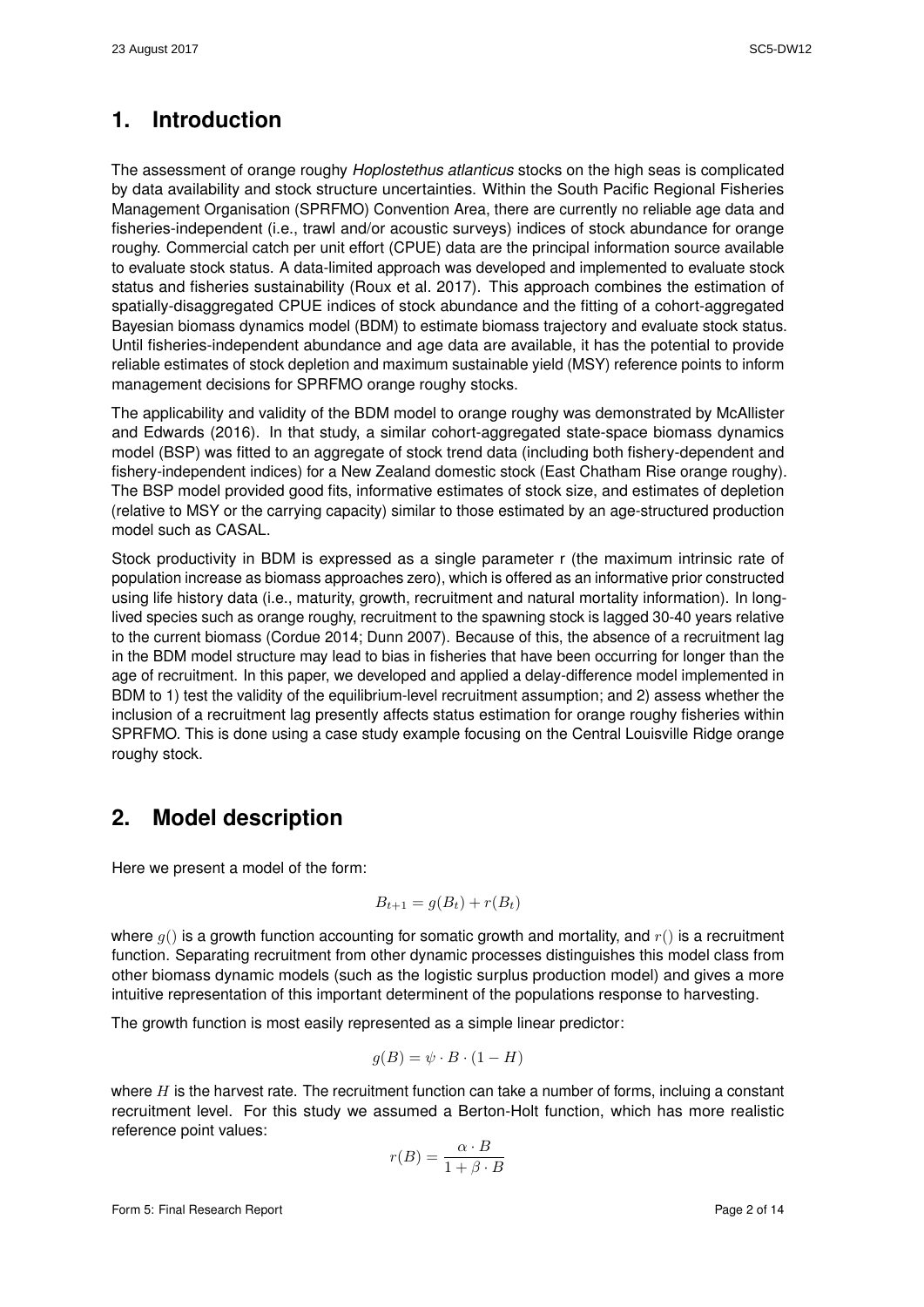Since both  $q(B)$  and  $r(B)$  are functions of B, we assuming that B represents both the recruited and mature sections of the population biomass (i.e. that the maturation and selectivity ogives are the same), which is a common assumption for cohort aggregated models of this type. The model is best formulated as a proportion of K, with notation  $x_t \equiv B_t/K$ , which avoids high correlations between

$$
x_{t+1} = \psi \cdot x_t \cdot (1 - H_t) + \frac{\alpha \cdot x_t}{1 + \beta \cdot x_t} \tag{1}
$$

where  $H = C/(x \cdot K)$  is the catch relative to available biomass and with initial condition  $x_0$ . The recruitment parameters are calculated using steepness h:

states and the carrying capacity, thereby increasing the rate of convergence of MCMC sampling:

$$
\alpha = \frac{4h}{\rho(1-h)}\tag{2a}
$$

$$
\beta = \frac{5h - 1}{1 - h} \tag{2b}
$$

where  $\rho$  is a scalar such that  $r(x = 1) \cdot \rho = 1$ ; i.e. the recruitment at unexploited (equilibrium) carrying capacity multiplied by  $\rho$  equals one. To ensure an equilibrium at K it is necessary for  $r(x = 1) = 1 - \psi$ and therefore  $\rho = (1 - \psi)^{-1}$ .

An advantage of this class of model is that it can easily incorporate a recruitment lag by simply re-writing the dynamic equation as:

<span id="page-3-2"></span>
$$
x_{t+1} = \psi \cdot x_t \cdot (1 - H_t) + \frac{\alpha \cdot x_{t-a+1}}{1 + \beta \cdot x_{t-a+1}}
$$
 (3)

where  $a > 1$  is the age at recruitment.

#### **2.1. Reference points**

Here we derive the depletion relative to K at maximum sustainable yield  $(x^{MSY})$ . To find the equilibrium harvest rate we set  $x_{t+1} = x_t$  in equation [1](#page-2-0) and solve for H to obtain:

$$
H_0(x) = 1 - \frac{1}{\psi} + \frac{r(x)}{\psi \cdot x}
$$
 (4)

Then to find  $x^{MSY}$  we solve the equation

$$
\frac{\mathrm{d}}{\mathrm{d}x} \left( H_0 \cdot x \right) = 0
$$

assuming the second derivative is less than one at this point (i.e. it is a maximum). For the model described here:

<span id="page-3-0"></span>
$$
\frac{\mathrm{d}}{\mathrm{d}x} (H_0 \cdot x) = 1 - \frac{1}{\psi} + \frac{\alpha}{\psi \cdot (1 + \beta \cdot x)^2}
$$

$$
x^{MSY} = \frac{1}{\beta} \cdot \left( \sqrt{\frac{\alpha}{1 - \psi}} - 1 \right)
$$

which implies that:

We note that since this is an equilibrium condition, it is valid even if there is assumed to be a  
recruitment lag (since we are assuming that 
$$
x_t = x_{t-a}
$$
). The harvest rate at MSY is obtained from  
substituting equation 5 into equation 4, and MSY is then:

$$
MSY = H_0(x^{MSY}) \cdot x^{MSY} \cdot K \tag{6}
$$

$$
= K \cdot \left( \left( 1 - \frac{1}{\psi} \right) \cdot x^{MSY} + \frac{r \left( x^{MSY} \right)}{\psi} \right) \tag{7}
$$

The productivity function, along with  $x^{MSY}$  is shown in figure [1.](#page-4-0)

Form 5: Final Research Report **Page 3 of 14** Page 3 of 14

<span id="page-3-1"></span>(5)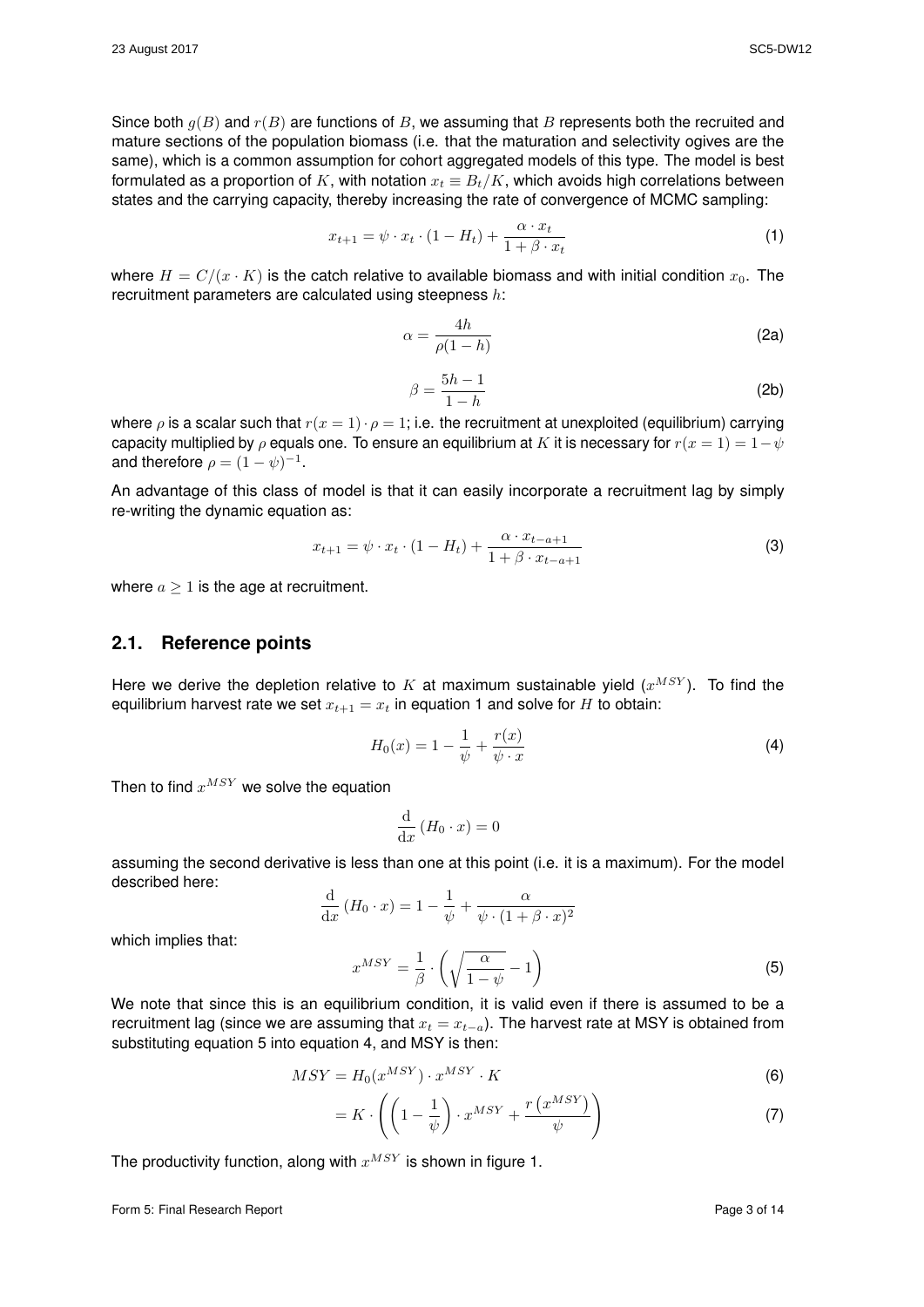<span id="page-4-0"></span>

**Figure 1:** Sustainable harvest rate as a function of depletion  $x$ , with maximum shown at  $x^{\overline{M}SY}=0.22.$ 

#### **2.2. Prior specifications and estimation framework**

Estimation was carried out within a Bayesian state-space framework using MCMC, for the parameter set  $\theta = \{\psi, K, x_0, q\}$ , where q is the catchability for the single available abundance index I. The model can be written as:

$$
\bar{x}_{t+1} = g(x_t) + r(x_t)
$$

$$
x_t \sim LN(\ln(\bar{x}_t) - \sigma_{[p]}^2 / 2, \sigma_{[p]})
$$

$$
I_t \sim LN(\ln(q \cdot x_t) - \sigma_{[o]}^2 / 2, \sigma_{[o]})
$$

where  $\bar{x}$  is the deterministic expectation of the depletion, and  $LN(.)$  refers to the log-normal distribution. These distriubtions are formulated so as to have expectations:  $E[x] = \bar{x}$ , and  $E[I] = q \cdot x$ . The initial depletion  $x_0$  also follows a log-normal distribution with variance  $\sigma^2_{[p]}$  and expectation  $E[x_0]=1.$ Following the approach taken in recent applications of this type of model, no attempt was made to estimate the observation or process error variances. Instead, the standard errors were fixed on input at  $\sigma_{[p]} = 0.05$  and  $\sigma_{[o]} = 0.2$ . The catchability scalar was calculated as a "nuisance" parameter. These assumptions follow those made by Roux et al. (2017).

Assumed life-history parameters are listed in table [1.](#page-6-0) Catch and abundance data are listed in table [2](#page-7-0) and plotted in figure [2.](#page-5-0)

It was necessary to specify priors for  $\psi$  and K. A uniform prior (with wide bounds) was assumed for  $ln(K)$ , which is proportional to  $1/K$  and therefore gives lower weight to higher K values.

$$
\ln(K) \sim U(.,.)
$$

with the upper and lower bounds for  $ln(K)$  chosen subjectively so as to not impinge of the parameter space explored during estimation.

A prior on  $\psi$  can be derived from life-history data in the following manner. Assuming recruitment and maturity occur according to the same ogive, we first calculate the average mass increment of recruited fish:

$$
w^+ = \frac{1}{n} \sum_a \frac{w_a}{w_{a-1}} p_a m_a
$$

where  $w, p$  and  $m$  are the mass, number per recruit and maturity at age respectively. The expected  $\psi$  represents combined effects of somatic growth and natural mortality:

$$
E[\psi]=\exp(-M)(1+w^+)
$$

Form 5: Final Research Report **Page 4 of 14** Page 4 of 14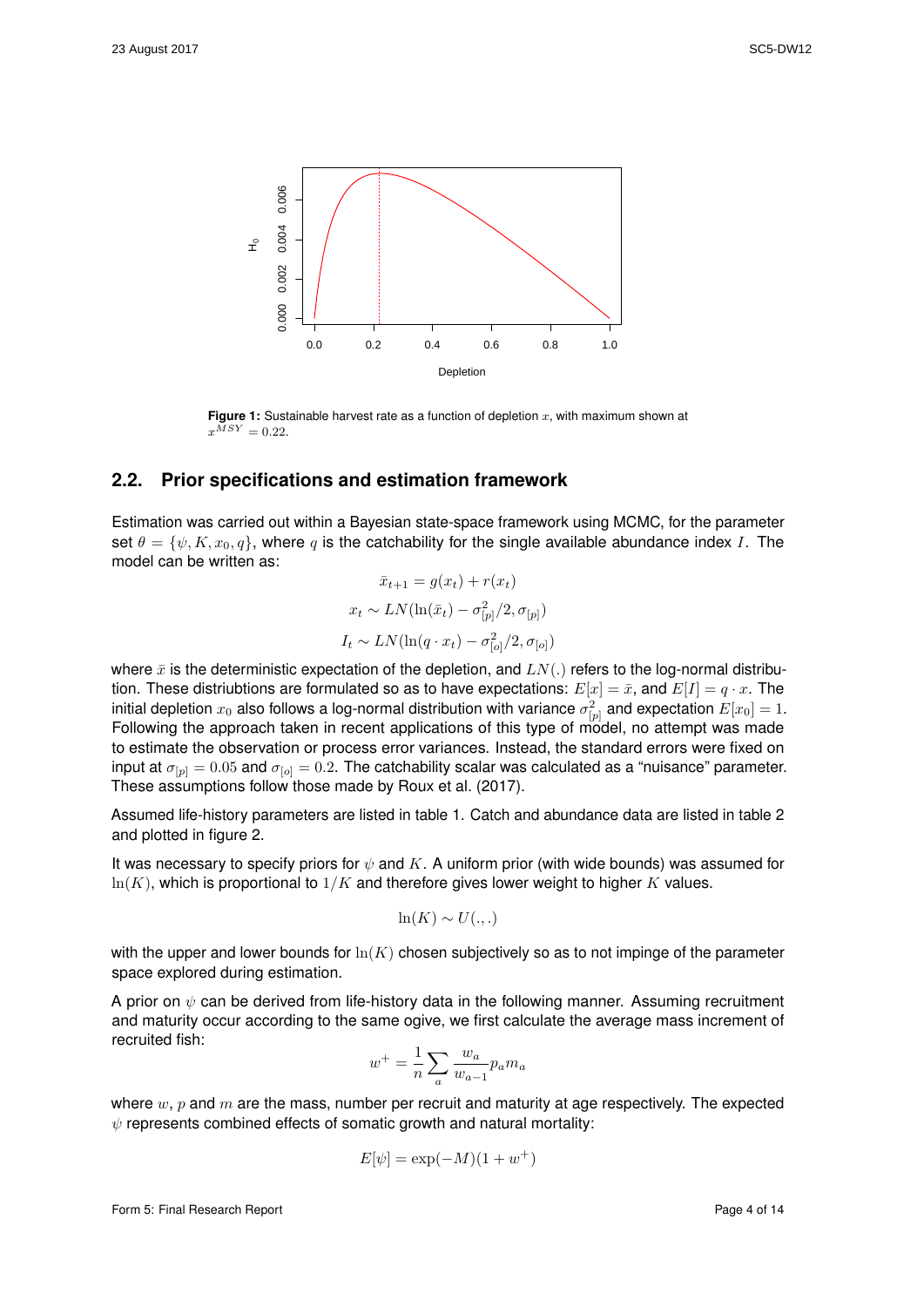<span id="page-5-0"></span>

**Figure 2:** Input catch and abundance data.

which also gives an implicit prior for  $\rho$  from our assumption of equilibrium at K. Since recruitment at equilibrium is positive, we can also infer that  $\psi < 1$ . From the available life-history data (table 1), we calculated  $E[\psi] = 0.986$ . It is difficult to specify an informative prior for  $\psi$  that will allow mixing so close to the upper bound. We therefore used the logit transform, with an informative normal prior:

$$
logit(\psi) \sim N(\mu, 1)
$$

Although the probability density function for  $\psi$  can be defined, there is no closed form analytical solution for the expected value in terms of  $\mu$  [\(Johnson](#page-11-4) 1949), and we therefore cannot back-calculate a value for  $\mu$  from  $E[\psi]$ . However it is possible to approximate the inverse-logit function using a normal cumulative density  $\Phi(\lambda \cdot \psi)$  with  $\lambda = \pi/5.35$ . To find  $\mu$ , we can then solve:

$$
E[\psi] \approx \int \Phi(\lambda \cdot z) \cdot N(z; \mu, 1) dz = \Phi\left(\frac{\mu}{\sqrt{\lambda^{-2} + 1}}\right)
$$

which gives  $\mu = 4.318$ . Using this paramaterisation, the prior for  $\psi$  is shown in figure [3.](#page-6-1) Values for  $\rho$ and the  $\alpha$  recruitment parameter were sampled from the posterior assuming a fixed steepness (table 1):

$$
\rho_i = \frac{1}{1 - \psi_i}
$$

$$
\alpha_i = \frac{4h}{\rho_i(1 - h)}
$$

where *i* represents an independent posterior sample from the MCMC chain.

### **3. Model fits and outputs**

The model was written using the Stan modelling language (<https://github.com/stan-dev/rstan>), and executed within the **bdm** R-package (<https://github.com/cttedwards/bdm>). Three model runs were performed using the data listed in tables 1 and 2:

1. Delay-difference model (**Base model**; equation 1)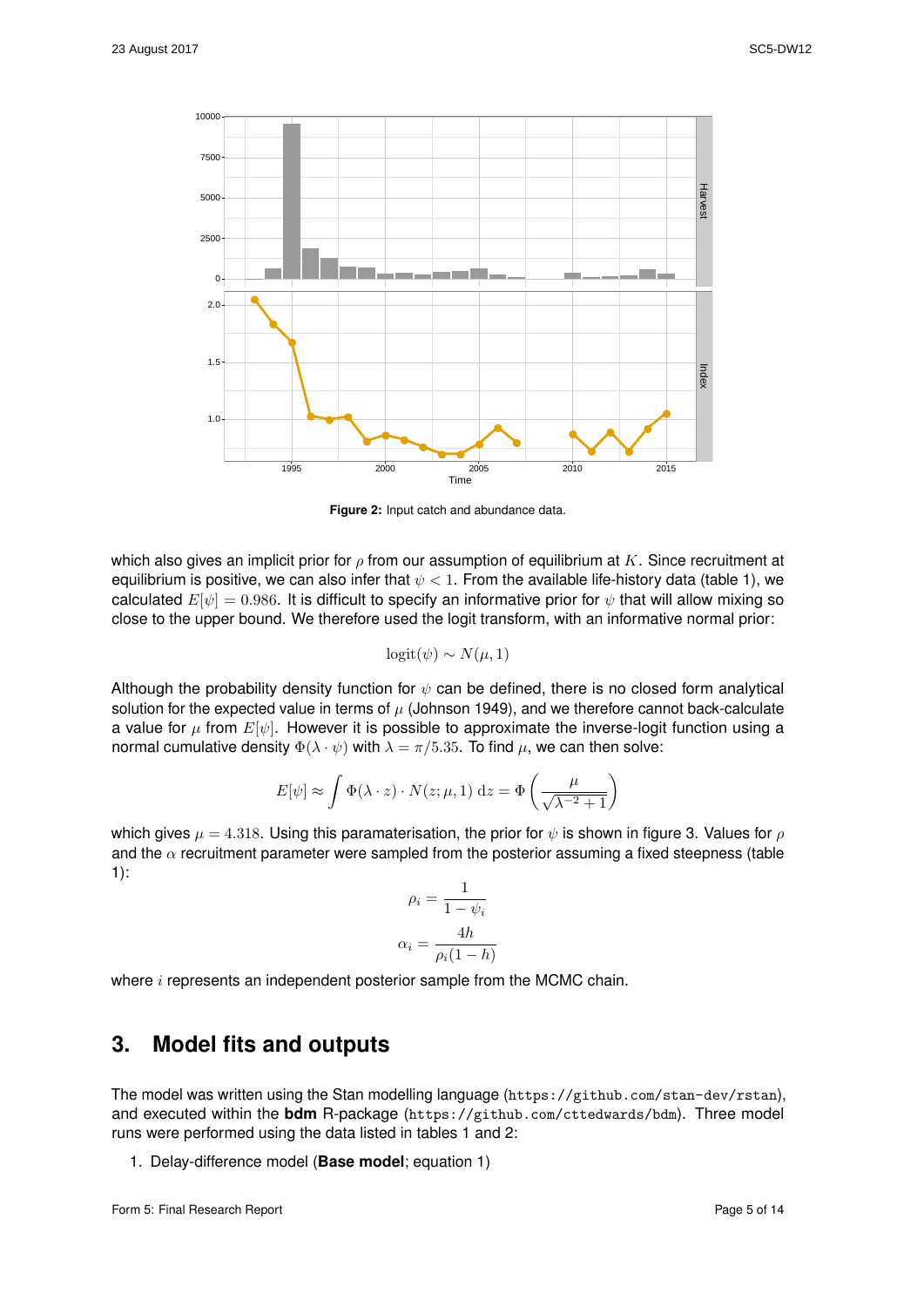<span id="page-6-1"></span>

**Figure 3:** Prior distribution of  $\psi$  obtained from life-history data with  $E[\psi] = 0.986$ .

| Parameter                | Notation       | Value  |
|--------------------------|----------------|--------|
|                          |                |        |
| Asymptotic age (y)       | $a_{\infty}$   | 130    |
| <b>Natural Mortality</b> | $\overline{M}$ | 0.045  |
| Age at maturity (y)      | $a_{mat}$      | 38     |
| Growth (von Bertalanffy) | $l_{\infty}$   | 37.63  |
| (cm)                     | k.             | 0.065  |
|                          | $t_0$          | $-0.5$ |
| Length-weight            | $\alpha$       | 0.0921 |
|                          | b              | 2.71   |
| Recruitment steepness    | h.             | 0.75   |
|                          |                |        |

<span id="page-6-0"></span>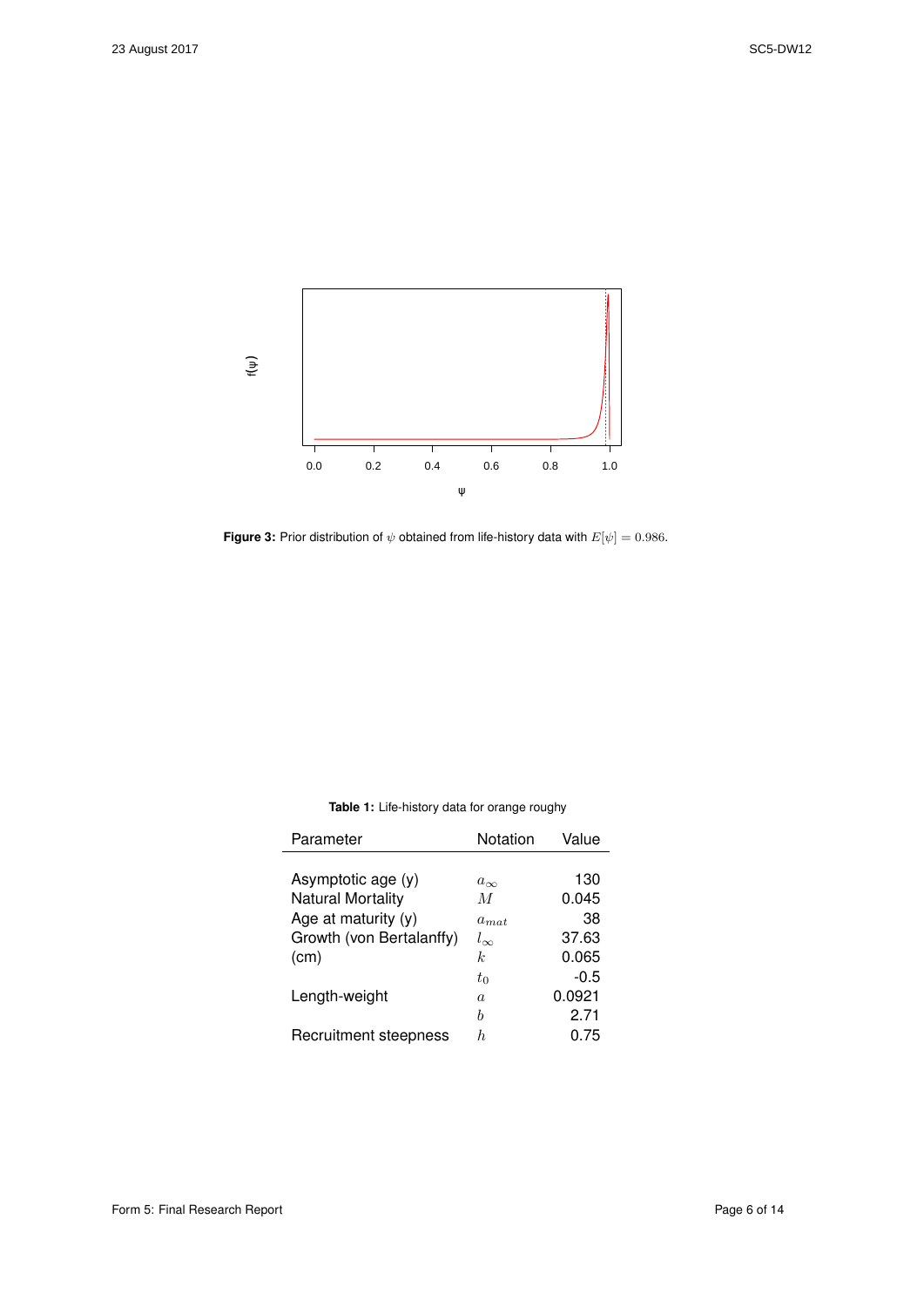| Year | Catch (tonnes) | Abundance Index |
|------|----------------|-----------------|
|      |                |                 |
| 1993 | 25.000         | 1.000           |
| 1994 | 657.000        | 0.895           |
| 1995 | 9566.000       | 0.817           |
| 1996 | 1889.000       | 0.502           |
| 1997 | 1277.000       | 0.487           |
| 1998 | 760.000        | 0.499           |
| 1999 | 712.500        | 0.395           |
| 2000 | 331.663        | 0.421           |
| 2001 | 371.472        | 0.401           |
| 2002 | 251.419        | 0.371           |
| 2003 | 443.464        | 0.340           |
| 2004 | 508.693        | 0.340           |
| 2005 | 629.621        | 0.383           |
| 2006 | 271.892        | 0.453           |
| 2007 | 117.008        | 0.389           |
| 2008 | 0              |                 |
| 2009 | 0              |                 |
| 2010 | 371.000        | 0.426           |
| 2011 | 101.000        | 0.353           |
| 2012 | 185.000        | 0.434           |
| 2013 | 215.000        | 0.352           |
| 2014 | 571.000        | 0.449           |
| 2015 | 341.000        | 0.514           |

<span id="page-7-0"></span>**Table 2:** Catch and abundance data from Louiseville Central for model fitting

- 2. Delay-difference model with a lag of  $a = a_{mat}$  (equation [3\)](#page-3-2)
- 3. Surplus production model, similar in approach to that applied by Roux et al. (2017)

All runs assumed the same depletion at MSY (i.e.  $x^{MSY} = 0.224$ ).

For each model fit, four MCMC chains were run, each of 3000 iterations, with the first half of each chain discarded. Convergence diagnostic plots for the base model are shown in figure [4,](#page-8-0) with the fit in figure [5.](#page-9-0) Both indicate good convergence. The resultant estimated depletion dynamics are shown in figure [6a.](#page-10-0) Comparitive plots of the depletion dynamics are also shown for the alternate model runs in figures 6b and 6c.

### **4. Discussion and Conclusions**

The results demonstrate consistency in stock status estimates between a biomass dynamics model (BDM) used in SPRFMO orange roughy stock assessments (Roux et al. 2017) and a delay-difference model implemented with and without a 38-year lag on recruitment.

The delay-difference model structure allowed to distinguish recruitment from other dynamics processes to provide a more realistic representation of the likely response of orange roughy to harvesting. The absence of recruitment lag effects was expected in this case, because the fishery for orange roughy on the central Louisville Ridge only started in the mid-1990s. Since the ages at recruitment and maturity for orange roughy are greater than 30 years, the fishery has yet to impact the new recruits (i.e., all recruits to the fishery so far have arisen from spawning biomasses yet unimpacted by harvesting). The same the same conditions apply to all SPRFMO orange roughy fisheries. Only exception within SPRFMO is the Northwest Challenger fishery, which is nearing 35 years. A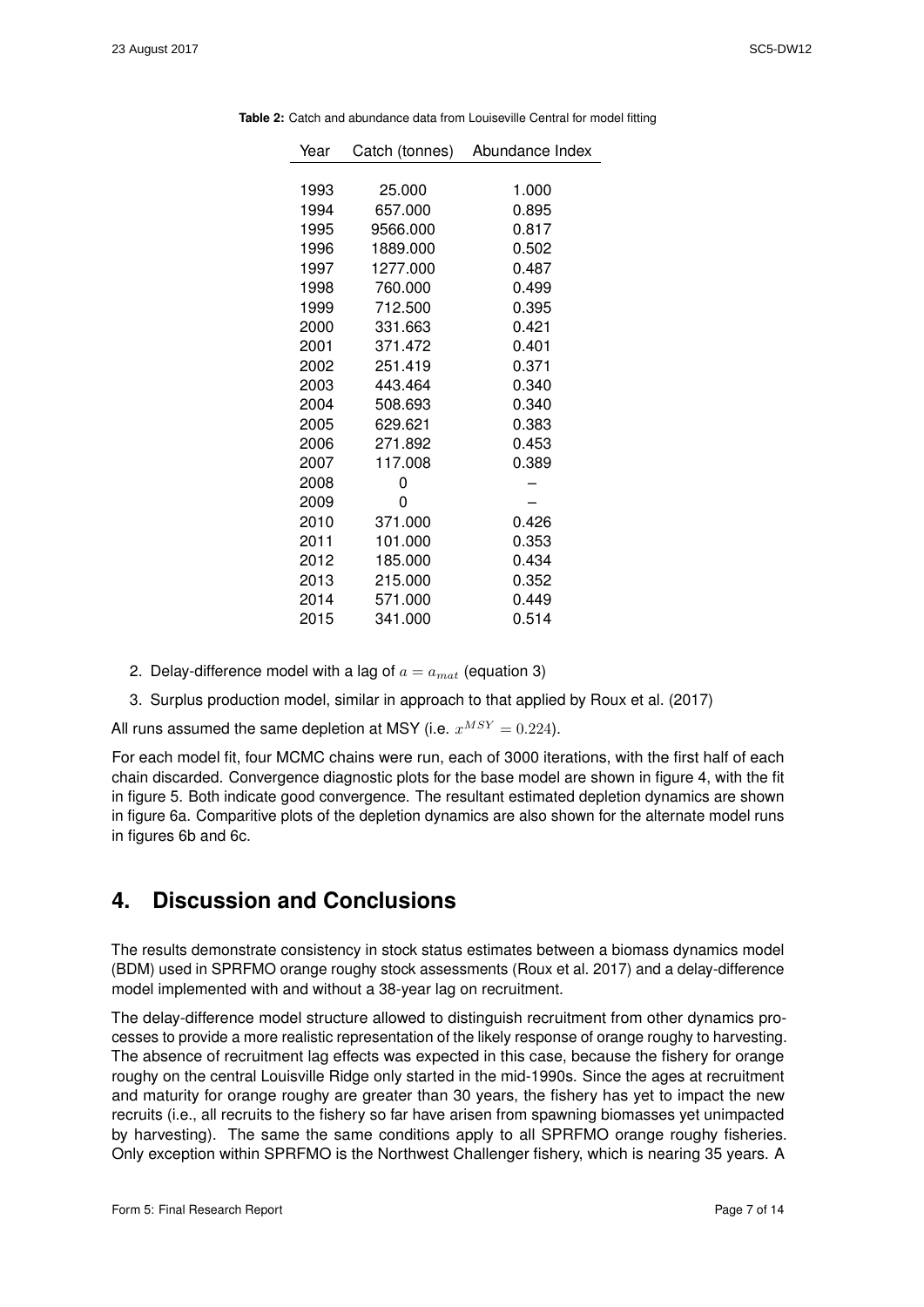<span id="page-8-0"></span>

**Figure 4:** Trace, cumulative sum and (stacked) histogram plots of estimated parameters for fit of the base model to orange roughy data.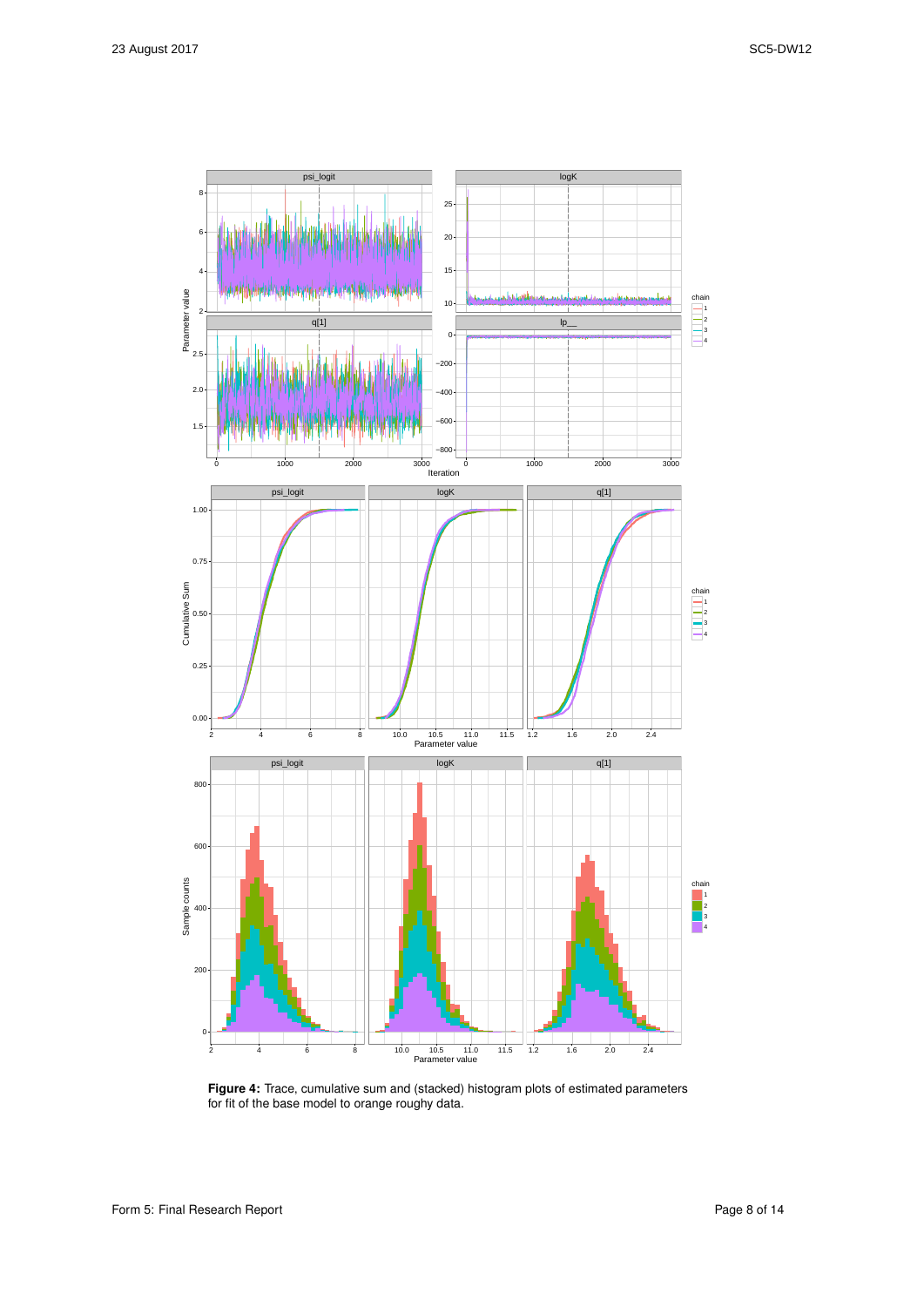<span id="page-9-0"></span>

**Figure 5:** Base model fit to catch rate index. The predicted index is shown as a median value with 95% credibility intervals.

precautionary approach for future projections for Northwest Challenger orange roughy therefore, would be to implement a delay-difference model with recruitment lag alongside BDM, when exploring alternative harvest rate options.

This paper confirms that the assumption of equilibrium recruitment is presently valid for orange rough stocks within the SPRFMO Convention Area. Thus, until reliable and representative age data and fisheries-independent abundance indices are available for these fisheries, stock assessments performed using simple biomass dynamics models can provide reliable estimates of stock status and reference points on which to base science advice for management.

There are several advantages in implementing simple Bayesian state-space production models for stock assessments of data-limited orange roughy on the high seas. These include limited complexity, ease of application, flexibility and high predictive performance. Limited complexity ensures that the results can be easily interpreted and communicated for enhanced transparency. Ease of application and low data requirements make this class of models practical in that the assessments can be easily updated. The models implemented herein have demonstrated flexibility to fit and predict annual changes in the abundance data (McAllister and Edwards 2016), allowing the testing of simple and straightforward assumptions with high predictive performance.

### **5. Acknowledgements**

This work was funded by the Ministry for Primary Industries, New Zealand, under project code SEA201622. Dr. Ian Doonan kindly reviewed the manuscript.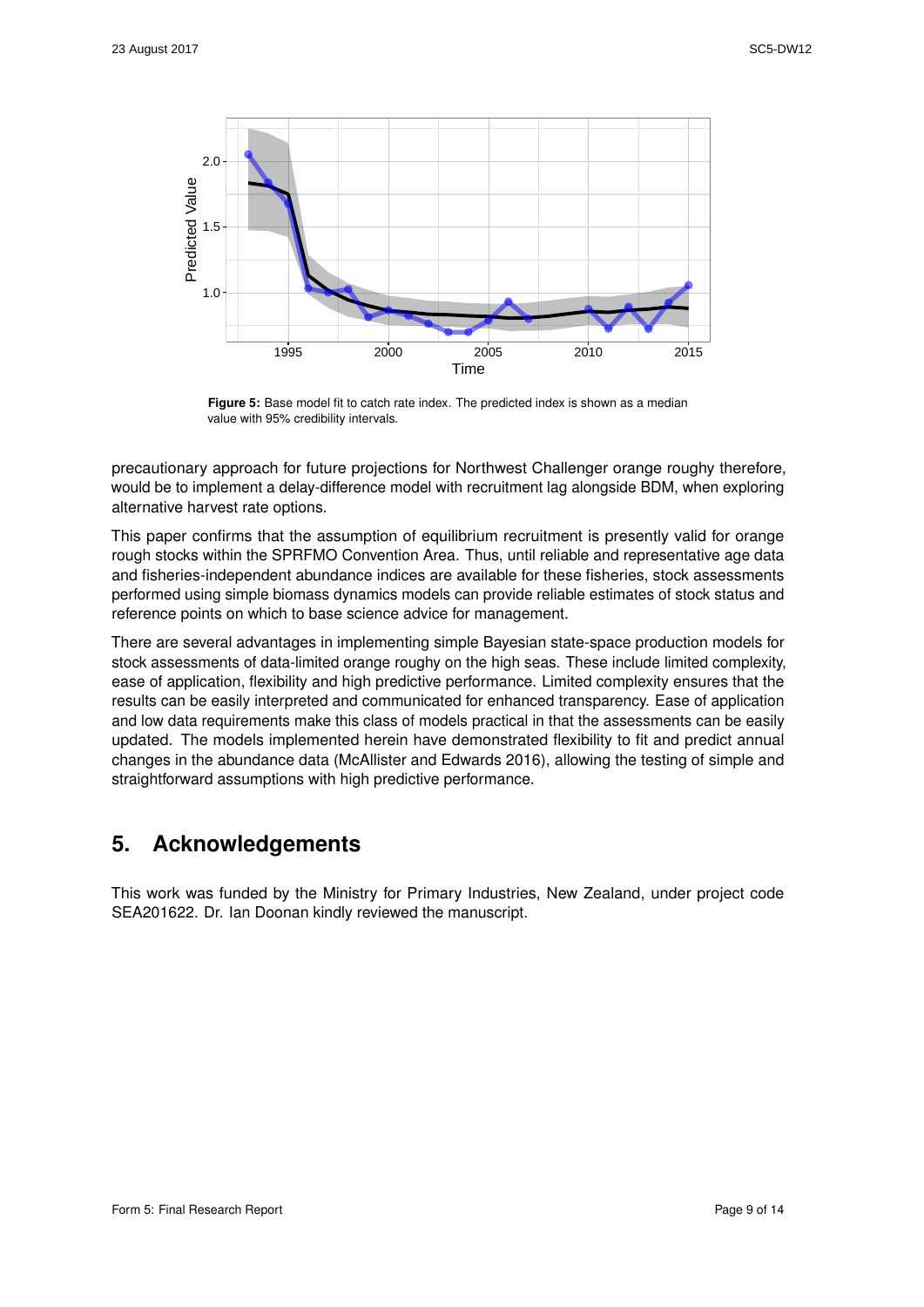<span id="page-10-0"></span>

(a) Base model run showing depletion relative to  $x^{MSY}$ .

**(b)** Comparison of base model (Lag = 1) with the model with lagged recruitment (Lag = 38).



**(c)** Comparison of base model (DD) with the surplus production model applied by Roux et al. (2017).



**Figure 6:** Estimated depletion from alternate model runs. The mean and 95% credibility intervals are shown.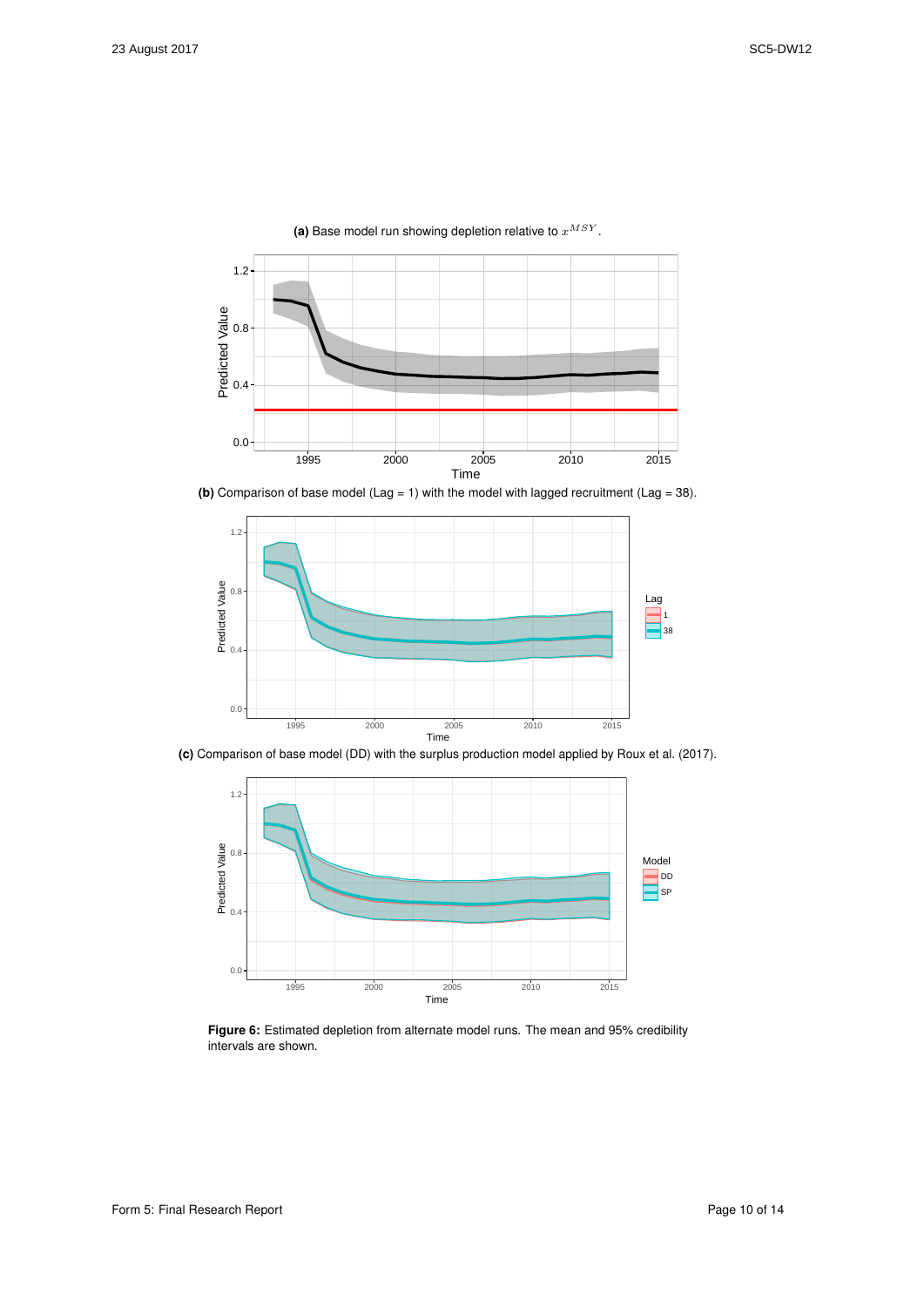## **6. References**

- <span id="page-11-0"></span>Cordue, P. A., 2014. The 2014 orange roughy stock assessments. New Zealand Fisheries Research Document 2014 (50).
- <span id="page-11-1"></span>Dunn, M. R., 2007. CPUE analysis and assessment of the East Chatham Rise orange roughy stock (part of ORH 3B) to the end of the 200405 fishing year. New Zealand Fisheries Research Document 2007 (08).
- <span id="page-11-4"></span>Johnson, N., 1949. Systems of frequency curves generated by methods of translation. Biometrika 36, 149–176.
- <span id="page-11-2"></span>McAllister, M. K., Edwards, C. T. T., 2016. Applications of a Bayesian surplus production model to New Zealand fish stocks. New Zealand Fisheries Research Document 2016 (52).
- <span id="page-11-3"></span>Roux, M.-J., Doonan, I., Edwards, C. T. T., Clark, M. R., 2017. Low information stock assessment of orange roughy *Hoplostethus atlanticus* in the South Pacific Fisheries Management Organisation convention area. New Zealand Fisheries Research Document 2017 (01).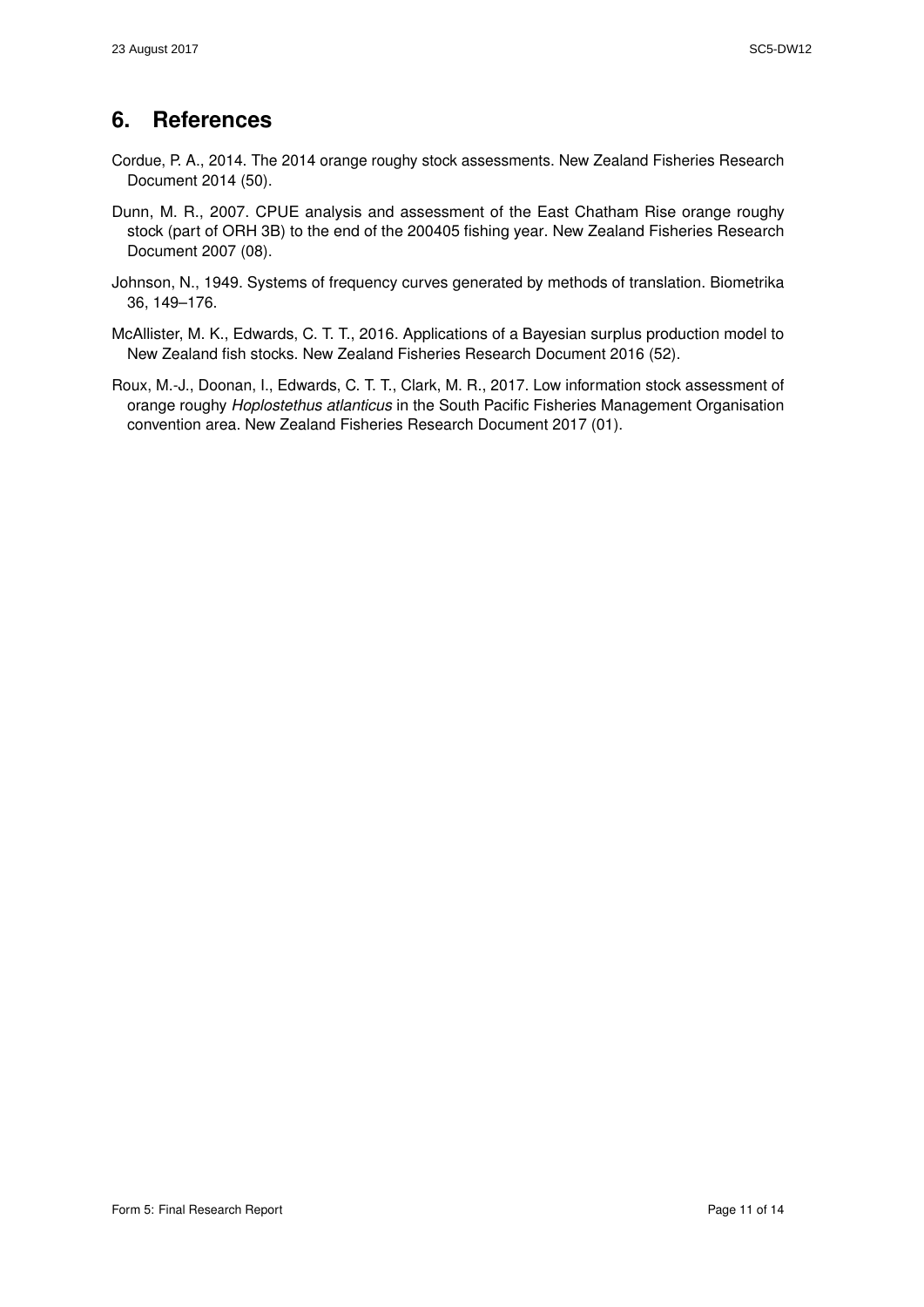data {

### **Appendix: Stan model code**

```
int T;
int I;
int lag;
real index[T,I];
real harvest[T];
real h;
real sigmao[T,I];
real sigmap;
}
parameters {
real<lower=3,upper=30> logK;
real psi_logit;
real<lower=0> x[T];
}
transformed parameters {
real q[I];
// variance terms
real sigmao2[T,I];
real sigmap2;
real rho;
real alpha;
real beta;
real psi;
psi = inv_logit(psi_logit);
rho = 1/(1 - psi);alpha = 4*h / (rho * (1 - h));beta = (5*h - 1) / (1 - h);for(t in 1:T)
for(i in 1:I)
signa o2[t,i] = square(sigma[ti,i]);signap2 = square(signap);// compute mpd catchability assuming
// variable sigmao over time assuming
// uniform prior on q
{
    real sum1;
   real sum2;
   real p;
   for(i in 1:I){
   sum1 = 0.0;
   sum2 = 0.0;
    p = 0.0;for(t in 1:T){
    if(index[t,i]>0.0 && x[t]>0.0) {
    sum1 = sum1 + log(intex[t,i]/x[t])/sigma02[t,i];sum2 = sum2 + 1/sigma2[t,i];
    p = p + 1.0;
    }
    }
    if(p>2.0) { q[i] = exp((0.5 * p + sum1) / sum2);
    } else q[i] = 0.0;
    }
}
}
model {
// prior densities for
// estimated parameters
```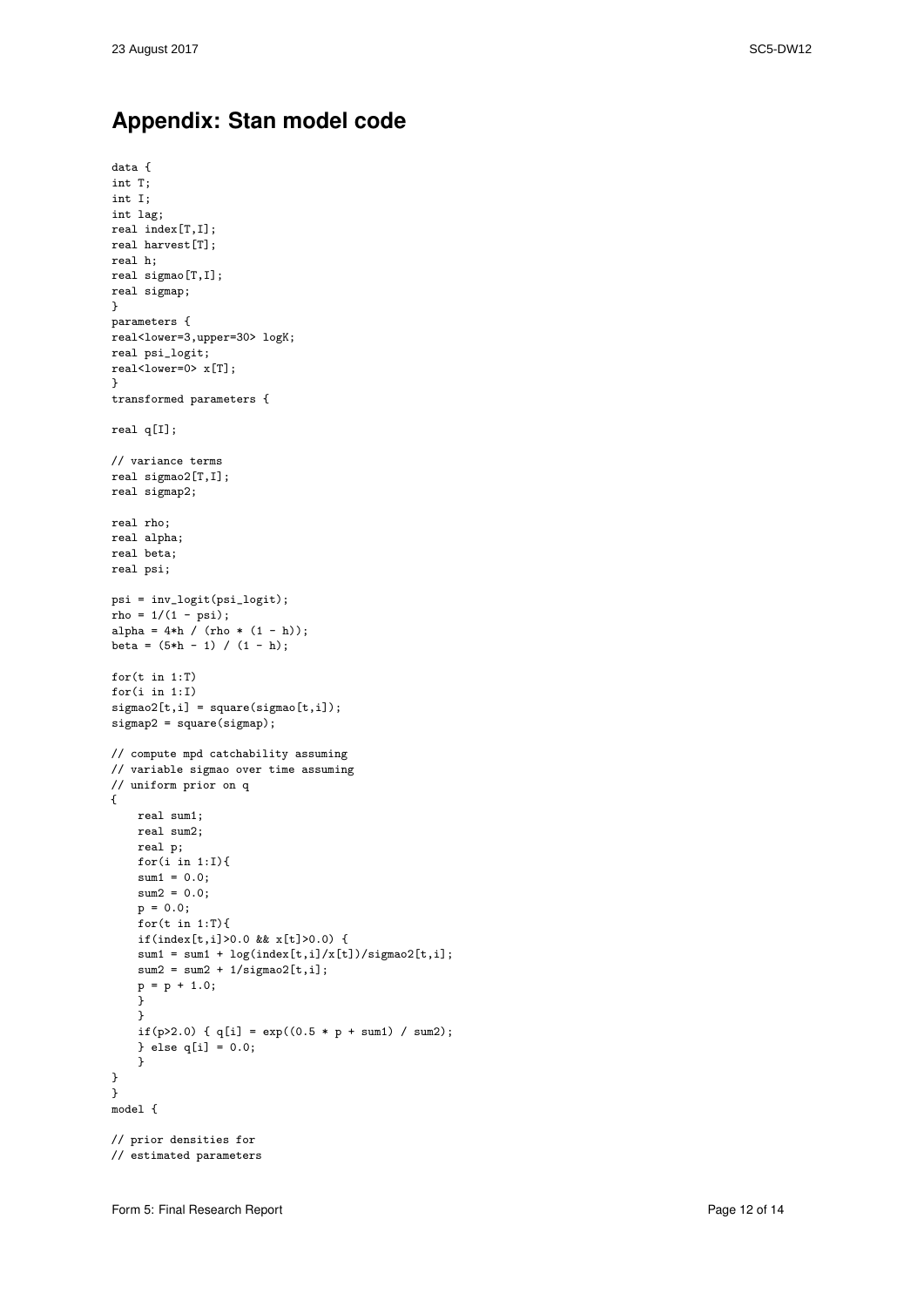```
// ********************
logK ~ uniform(3.0, 30.0);
psi_logit ~ normal(4.318,1);
#psi ~ beta(1.123611, 0.01226281);
// state equation
// **************
{
real H;
real r;
real mu;
real x_lag;
x[1] \sim lognormal(log(1.0) - sigmap2/2, sigmap);
for(t in 2:T) \{if(t \leq lag) { x_ \lag = x[1];} else x_lag = x[t-\text{lag}];
H = fmin(exp(log(harvest[t-1]) - logK - log(x[t-1])), 1.0);
r = alpha * x_lag / (1 + beta * x_lag);mu = psi * x[t-1] * (1 - H) + r;
if(mu > 0.0) mu = \log(mu) - sigmap2/2;
else mu = \log(0.01) - sigmap2/2;
x[t] \tilde{ } lognormal(mu, sigmap);
}
}
// observation equation
// ********************
{
real mu;
for(i in 1:I){
for(t in 1:T){
if(index[t,i]>0.0 && x[t]>0.0 && q[i]>0.0) {
mu = log(q[i]*x[t]) - sigmao2[t,i]/2;index[t,i] ~ lognormal(mu, sigmao[t,i]);
}
}
}
}
// apply penalty for H>0.95
// ************************
for(t in 1:T){
real H_; H_ = harvest[t]/exp(log(x[t]) + logK);
if(H_>0.95) {
target += -log(H_0.95) * (1/sigma)^2;
}
}
}
generated quantities {
real biomass[T];
real depletion[T];
real harvest rate[T];
real current_biomass;
real current_depletion;
real current_harvest_rate;
real msy;
real depletion_at_msy;
real biomass_at_msy;
```